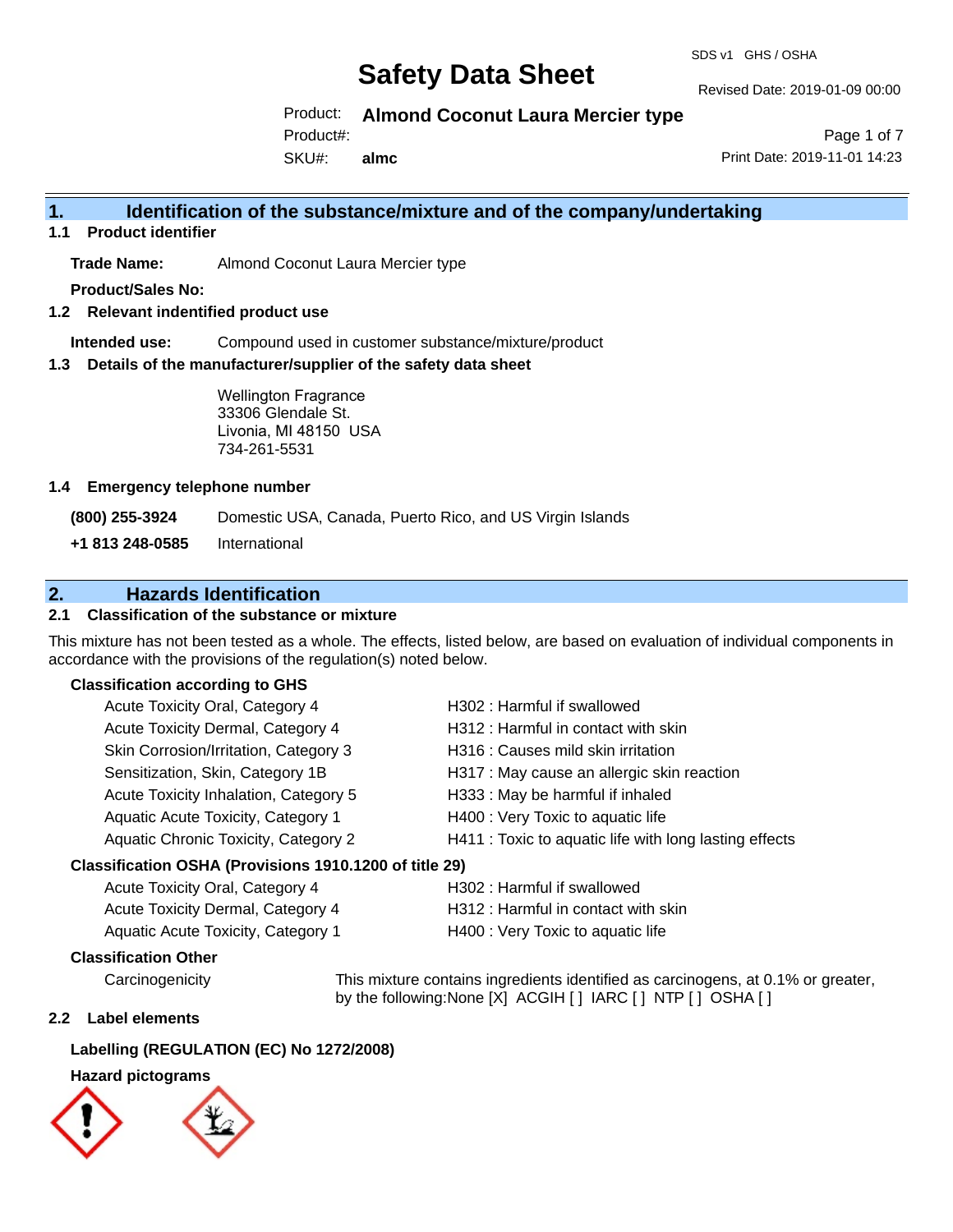#### SDS v1 GHS / OSHA

# **Safety Data Sheet**

Revised Date: 2019-01-09 00:00

## Product: **Almond Coconut Laura Mercier type**

Product#:

SKU#: **almc**

Page 2 of 7 Print Date: 2019-11-01 14:23

| <b>Hazard statments</b>         |                                                                                          |
|---------------------------------|------------------------------------------------------------------------------------------|
| H302                            | Harmful if swallowed                                                                     |
| H312                            | Harmful in contact with skin                                                             |
| H316                            | Causes mild skin irritation                                                              |
| H317                            | May cause an allergic skin reaction                                                      |
| H333                            | May be harmful if inhaled                                                                |
| H400                            | Very Toxic to aquatic life                                                               |
| H411                            | Toxic to aquatic life with long lasting effects                                          |
| <b>Precautionary Statements</b> |                                                                                          |
| <b>Prevention:</b>              |                                                                                          |
| P <sub>264</sub>                | Wash hands thoroughly after handling                                                     |
| P <sub>270</sub>                | Do not eat, drink or smoke when using this product                                       |
| P <sub>272</sub>                | Contaminated work clothing should not be allowed out of the workplace                    |
| P <sub>273</sub>                | Avoid release to the environment                                                         |
| <b>Response:</b>                |                                                                                          |
| P301 + P312 + P330              | IF SWALLOWED: Call a POISON CENTER or doctor/physician if you feel unwell Rinse<br>mouth |
| P302 + P352                     | IF ON SKIN: Wash with soap and water                                                     |
| $P304 + P312$                   | IF INHALED: Call a POISON CENTER or doctor/physician if you feel unwell                  |
| $P333 + P313$                   | If skin irritation or a rash occurs: Get medical advice/attention                        |
| P363                            | Wash contaminated clothing before reuse                                                  |
| P391                            | <b>Collect Spillage</b>                                                                  |
| 2.3<br><b>Other Hazards</b>     |                                                                                          |

**no data available**

**Signal Word: Warning**

## **3. Composition/Information on Ingredients**

## **3.1 Mixtures**

This product is a complex mixture of ingredients, which contains among others the following substance(s), presenting a health or environmental hazard within the meaning of the UN Globally Harmonized System of Classification and Labeling of Chemicals (GHS):

| CAS#<br>Ingredient     | EC#       | Conc.<br>Range                                 | <b>GHS Classification</b> |
|------------------------|-----------|------------------------------------------------|---------------------------|
| 120-51-4               | 204-402-9 | $40 - 50%$                                     | H302; H313; H400; H411    |
| <b>Benzyl Benzoate</b> |           |                                                |                           |
| $91 - 64 - 5$          | 202-086-7 | $10 - 20 %$                                    | H302; H317; H402          |
| Coumarin               |           |                                                |                           |
| $104 - 61 - 0$         | 203-219-1 | $10 - 20 %$                                    | H316                      |
| gamma-Nonalactone      |           |                                                |                           |
| 8050-15-5              | 232-476-2 | $5 - 10 \%$                                    | H402; H412                |
|                        |           | Methyl ester of rosin (partially hydrogenated) |                           |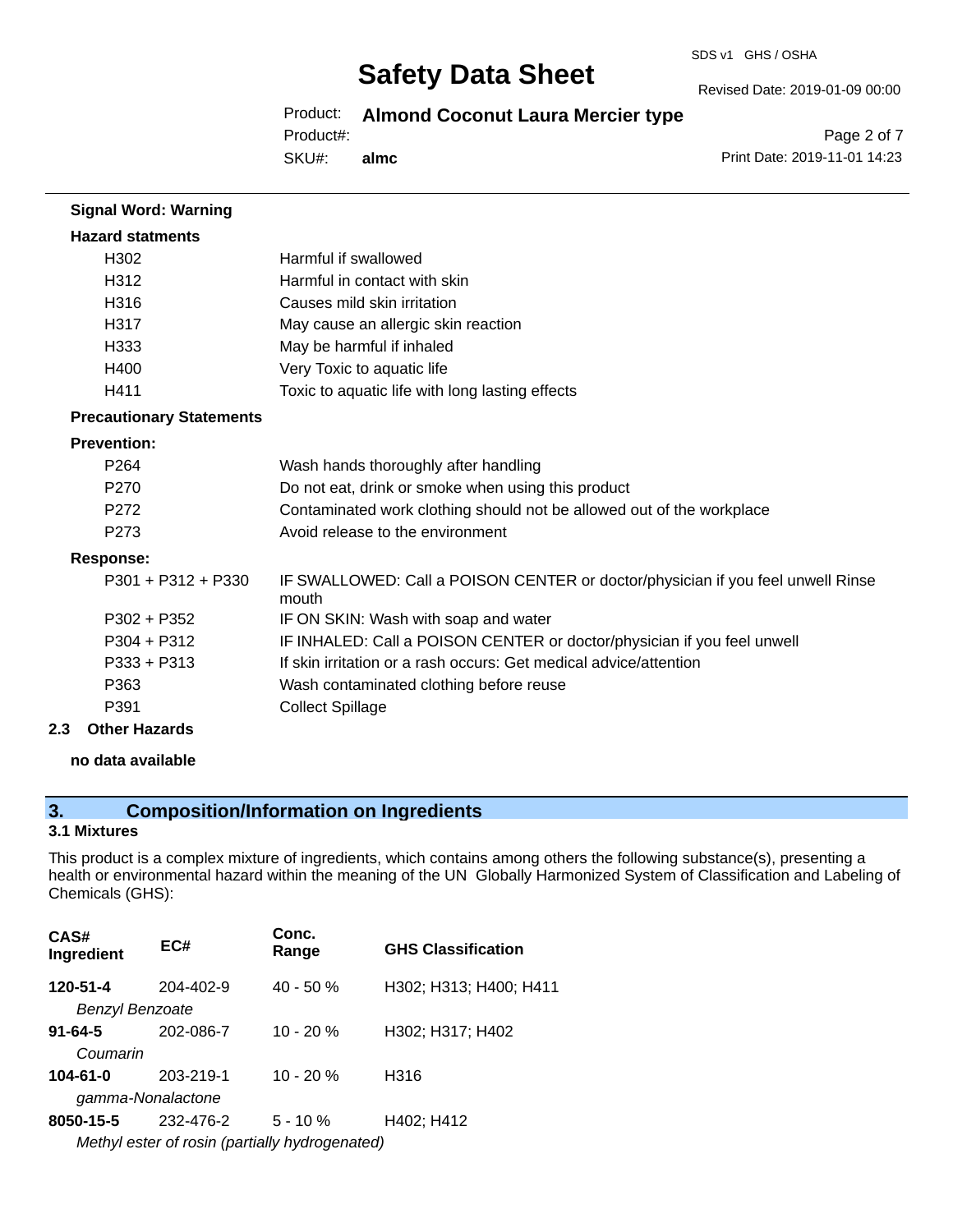### Revised Date: 2019-01-09 00:00

# Product: **Almond Coconut Laura Mercier type**

Product#:

SKU#: **almc**

Page 3 of 7 Print Date: 2019-11-01 14:23

| CAS#<br>Ingredient | EC#                            | Conc.<br>Range | <b>GHS Classification</b> |
|--------------------|--------------------------------|----------------|---------------------------|
| 121-32-4           | 204-464-7                      | $5 - 10 \%$    | H303; H320; H402          |
|                    | 3-Ethoxy-4-hydroxybenzaldehyde |                |                           |
| 706-14-9           | 211-892-8                      | $1 - 2\%$      | H316                      |
|                    | gamma-Decalactone              |                |                           |
| 120-57-0           | 204-409-7                      | $1 - 2 \%$     | H303; H317; H401          |
| Heliotropine       |                                |                |                           |
| $121 - 33 - 5$     | 204-465-2                      | $1 - 2 \%$     | H303; H319                |
| vanillin           |                                |                |                           |

See Section 16 for full text of GHS classification codes

See Section 16 for full text of GHS classification codes which where not shown in section 2

Total Hydrocarbon Content (%  $w/w$ ) = 0.00

| 4.<br><b>First Aid Measures</b>                                                   |                                                                                                               |
|-----------------------------------------------------------------------------------|---------------------------------------------------------------------------------------------------------------|
| <b>Description of first aid measures</b><br>4.1                                   |                                                                                                               |
| Inhalation:                                                                       | Remove from exposure site to fresh air and keep at rest.<br>Obtain medical advice.                            |
| <b>Eye Exposure:</b>                                                              | Flush immediately with water for at least 15 minutes.<br>Contact physician if symptoms persist.               |
| <b>Skin Exposure:</b>                                                             | Remove contaminated clothes. Wash thoroughly with water (and soap).<br>Contact physician if symptoms persist. |
| Ingestion:                                                                        | Rinse mouth with water and obtain medical advice.                                                             |
| Most important symptoms and effects, both acute and delayed<br>4.2                |                                                                                                               |
| <b>Symptoms:</b>                                                                  | no data available                                                                                             |
| Risks:                                                                            | Refer to Section 2.2 "Hazard Statements"                                                                      |
| Indication of any immediate medical attention and special treatment needed<br>4.3 |                                                                                                               |
| Treatment:                                                                        | Refer to Section 2.2 "Response"                                                                               |
|                                                                                   |                                                                                                               |
| 5 <sub>1</sub><br><b>Fire-Fighting measures</b>                                   |                                                                                                               |
| <b>Extinguishing media</b><br>5.1                                                 |                                                                                                               |
| Suitable:                                                                         | Carbon dioxide (CO2), Dry chemical, Foam                                                                      |
| Unsuitable                                                                        | Do not use a direct water jet on burning material                                                             |
| Special hazards arising from the substance or mixture<br>5.2                      |                                                                                                               |
| <b>During fire fighting:</b><br><b>Advice for firefighters</b><br>5.3             | Water may be ineffective                                                                                      |
| <b>Further information:</b>                                                       | Standard procedure for chemical fires                                                                         |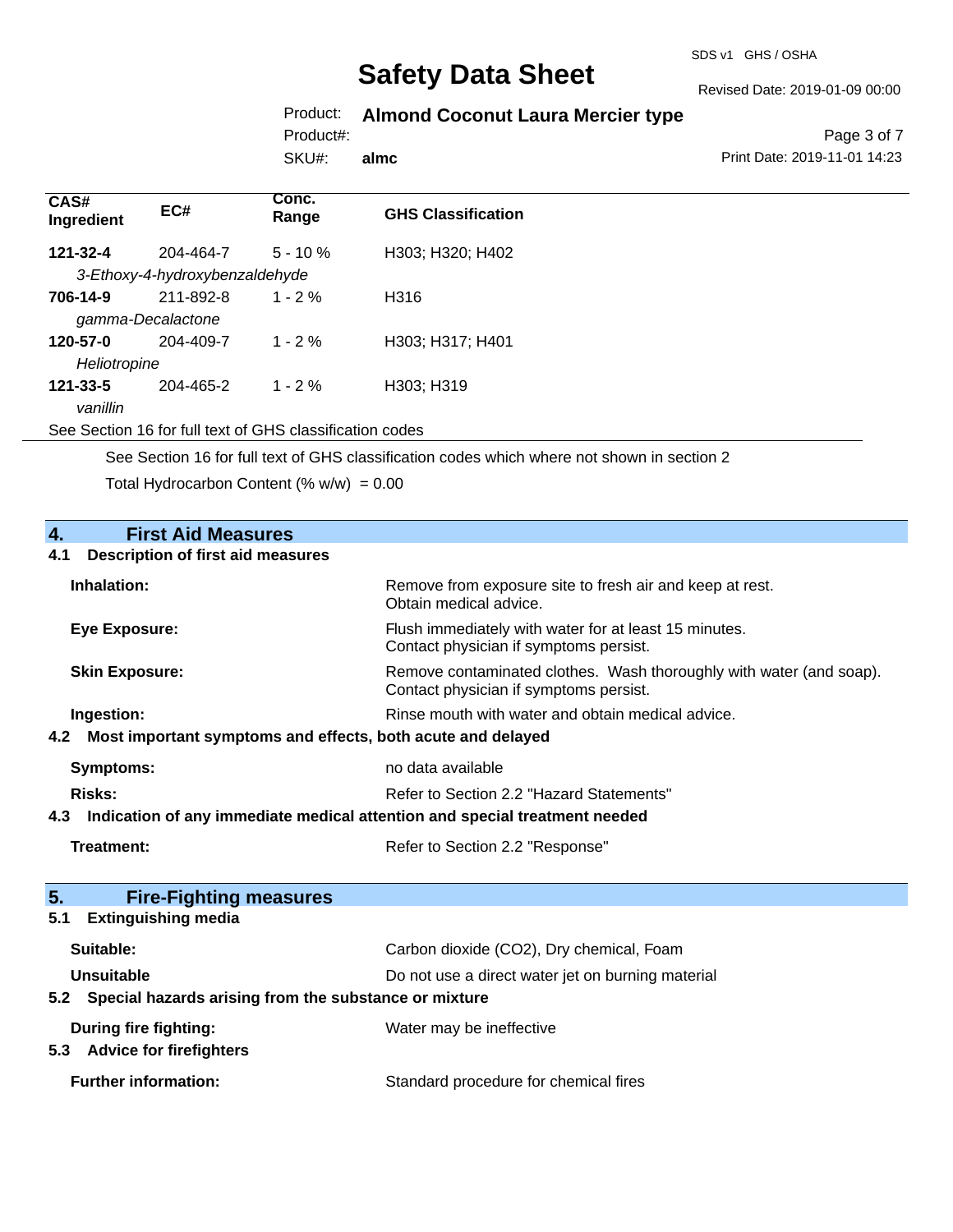#### Revised Date: 2019-01-09 00:00

## Product: **Almond Coconut Laura Mercier type**

Product#:

SKU#: **almc**

Page 4 of 7 Print Date: 2019-11-01 14:23

### **6. Accidental Release Measures**

## **6.1 Personal precautions, protective equipment and emergency procedures**

Avoid inhalation and contact with skin and eyes. A self-contained breathing apparatus is recommended in case of a major spill.

#### **6.2 Environmental precautions**

Keep away from drains, soil, and surface and groundwater.

#### **6.3 Methods and materials for containment and cleaning up**

Clean up spillage promptly. Remove ignition sources. Provide adequate ventilation. Avoid excessive inhalation of vapors. Gross spillages should be contained by use of sand or inert powder and disposed of according to the local regulations.

#### **6.4 Reference to other sections**

Not Applicable

## **7. Handling and Storage**

#### **7.1 Precautions for safe handling**

Apply according to good manufacturing and industrial hygiene practices with proper ventilation. Do not drink, eat or smoke while handling. Respect good personal hygiene.

#### **7.2 Conditions for safe storage, including any incompatibilities**

Store in a cool, dry and ventilated area away from heat sources and protected from light in tightly closed original container. Avoid uncoated metal container. Keep air contact to a minimum.

#### **7.3 Specific end uses**

No information available

## **8. Exposure Controls/Personal Protection**

#### **8.1 Control parameters**

| <b>Exposure Limits:</b> |  |  |  | Contains no substances with occupational exposure limit values. |  |
|-------------------------|--|--|--|-----------------------------------------------------------------|--|
|-------------------------|--|--|--|-----------------------------------------------------------------|--|

**Engineering Controls:** Use local exhaust as needed.

#### **8.2 Exposure controls - Personal protective equipment**

| Eye protection:                | Tightly sealed goggles, face shield, or safety glasses with brow guards and side shields, etc.<br>as may be appropriate for the exposure |
|--------------------------------|------------------------------------------------------------------------------------------------------------------------------------------|
| <b>Respiratory protection:</b> | Avoid excessive inhalation of concentrated vapors. Apply local ventilation where appropriate.                                            |
| <b>Skin protection:</b>        | Avoid Skin contact. Use chemically resistant gloves as needed.                                                                           |

### **9. Physical and Chemical Properties**

### **9.1 Information on basic physical and chemical properties**

| Appearance:            | Liquid                           |
|------------------------|----------------------------------|
| Odor:                  | Conforms to Standard             |
| Color:                 | Yellow to Greenish Yellow (G4-5) |
| Viscosity:             | Liquid                           |
| <b>Freezing Point:</b> | Not determined                   |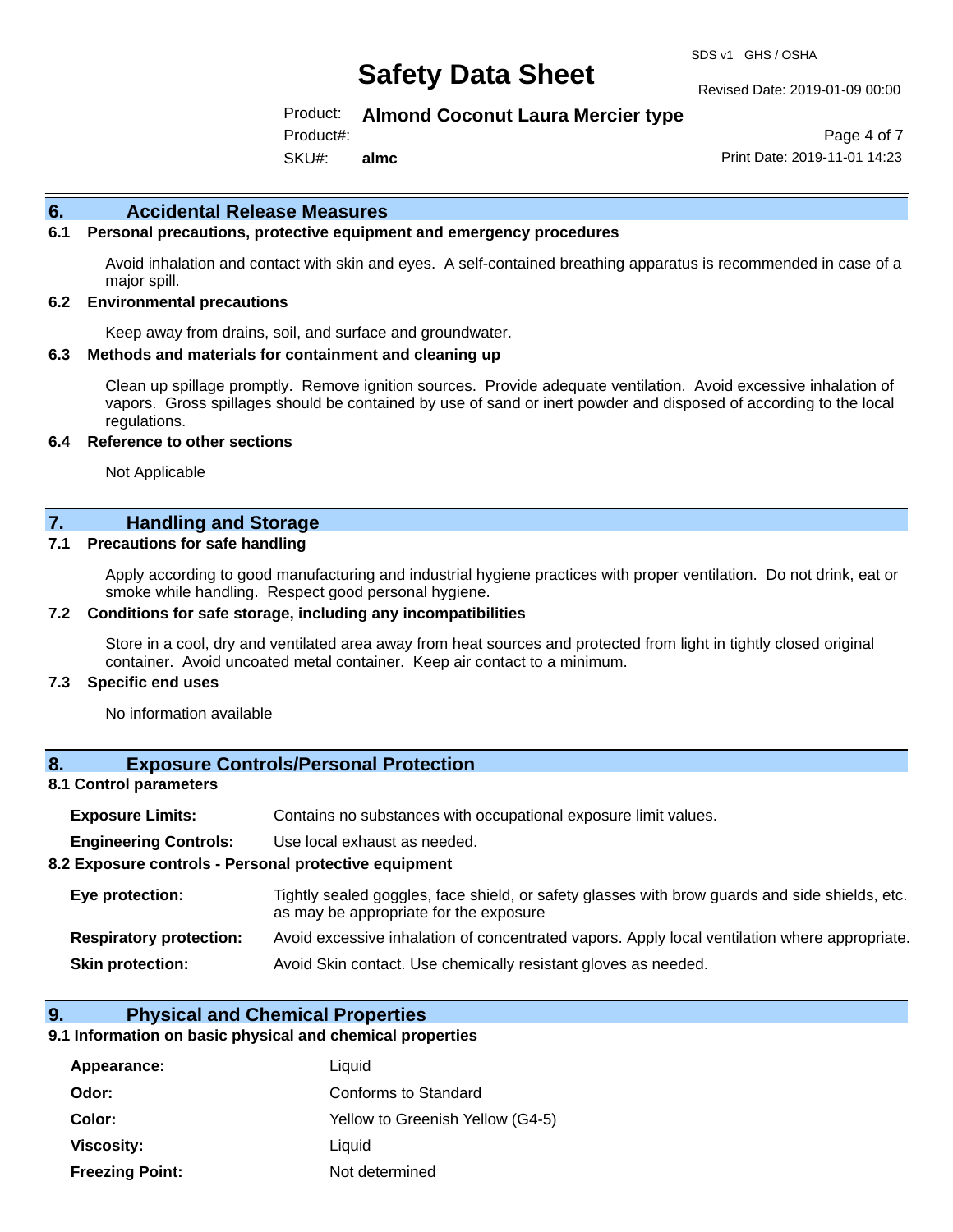# Product: **Almond Coconut Laura Mercier type**

SKU#: Product#: **almc**

Page 5 of 7 Print Date: 2019-11-01 14:23

Revised Date: 2019-01-09 00:00

| <b>Boiling Point:</b>        | Not determined   |
|------------------------------|------------------|
| <b>Melting Point:</b>        | Not determined   |
| <b>Flashpoint (CCCFP):</b>   | >200 F (93.33 C) |
| <b>Auto flammability:</b>    | Not determined   |
| <b>Explosive Properties:</b> | None Expected    |
| <b>Oxidizing properties:</b> | None Expected    |
| Vapor Pressure (mmHg@20 C):  | 0.0521           |
| %VOC:                        | 0.05             |
| Specific Gravity @ 25 C:     | 1.1030           |
| Density @ 25 C:              | 1.1000           |
| Refractive Index @ 20 C:     | 1.5460           |
| Soluble in:                  | Oil              |

# **10. Stability and Reactivity**

| 10.1 Reactivity                         | None                                               |
|-----------------------------------------|----------------------------------------------------|
| <b>10.2 Chemical stability</b>          | Stable                                             |
| 10.3 Possibility of hazardous reactions | None known                                         |
| <b>10.4 Conditions to avoid</b>         | None known                                         |
| 10.5 Incompatible materials             | Strong oxidizing agents, strong acids, and alkalis |
| 10.6 Hazardous decomposition products   | None known                                         |

# **11. Toxicological Information**

## **11.1 Toxicological Effects**

Acute Toxicity Estimates (ATEs) based on the individual Ingredient Toxicity Data utilizing the "Additivity Formula"

| Acute toxicity - Oral - (Rat) mg/kg                | (LD50: 1351.3513) Harmful if swallowed                   |
|----------------------------------------------------|----------------------------------------------------------|
| Acute toxicity - Dermal - (Rabbit) mg/kg           | (LD50: 1086.9565) Harmful in contact with skin           |
| Acute toxicity - Inhalation - (Rat) mg/L/4hr       | (LD50: 125.8811) May be harmful if inhaled               |
| <b>Skin corrosion / irritation</b>                 | May be harmful if inhaled                                |
| Serious eye damage / irritation                    | Not classified - the classification criteria are not met |
| <b>Respiratory sensitization</b>                   | Not classified - the classification criteria are not met |
| <b>Skin sensitization</b>                          | May cause an allergic skin reaction                      |
| <b>Germ cell mutagenicity</b>                      | Not classified - the classification criteria are not met |
| Carcinogenicity                                    | Not classified - the classification criteria are not met |
| <b>Reproductive toxicity</b>                       | Not classified - the classification criteria are not met |
| Specific target organ toxicity - single exposure   | Not classified - the classification criteria are not met |
| Specific target organ toxicity - repeated exposure | Not classified - the classification criteria are not met |
| <b>Aspiration hazard</b>                           | Not classified - the classification criteria are not met |
|                                                    |                                                          |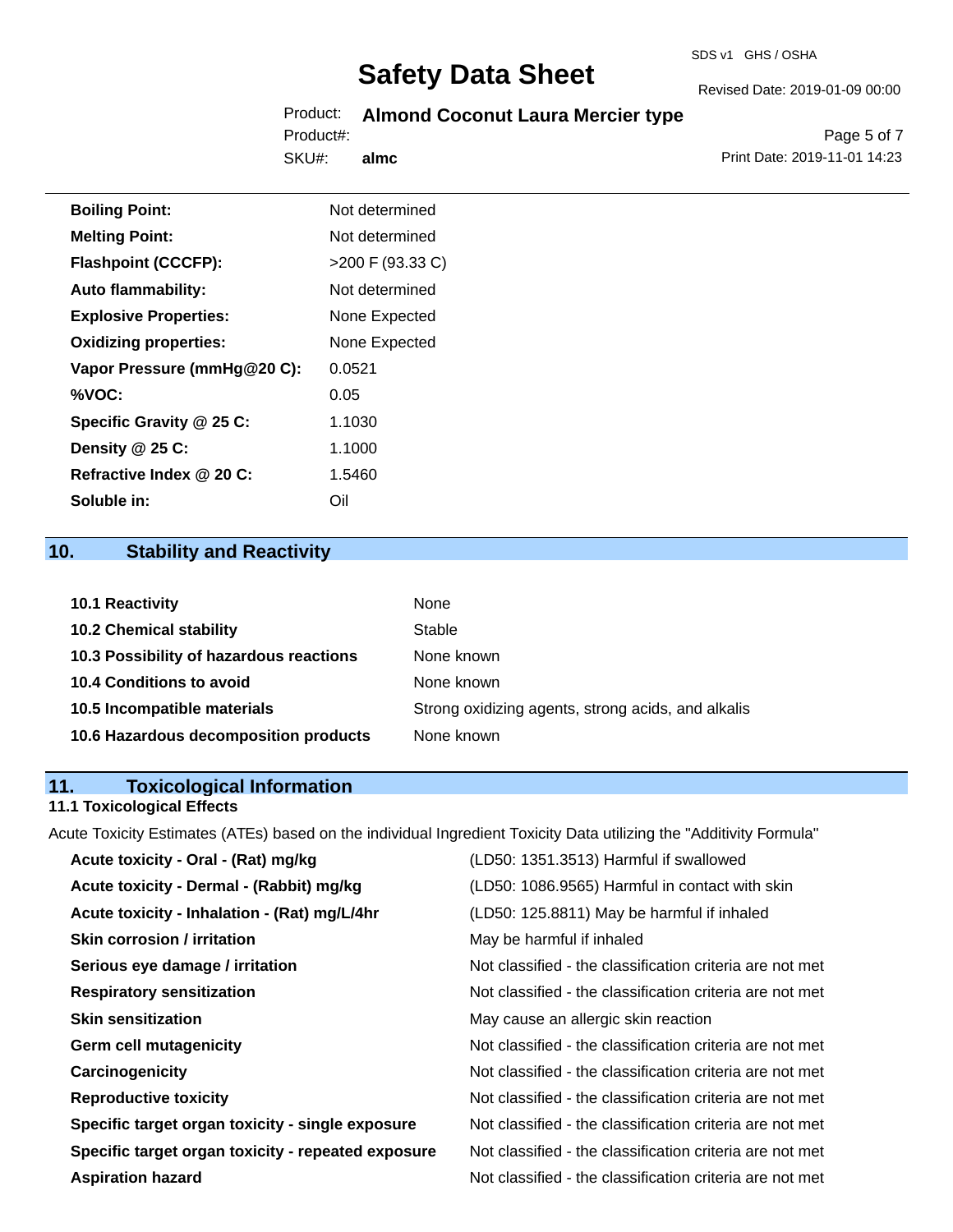SDS v1 GHS / OSHA

Revised Date: 2019-01-09 00:00

Product: **Almond Coconut Laura Mercier type** 

Product#:

SKU#: **almc**

Page 6 of 7 Print Date: 2019-11-01 14:23

## **12. Ecological Information**

| <b>12.1 Toxicity</b>               |                                                                               |  |  |  |
|------------------------------------|-------------------------------------------------------------------------------|--|--|--|
| Acute acquatic toxicity            | Very Toxic to aquatic life<br>Toxic to aquatic life with long lasting effects |  |  |  |
| <b>Chronic acquatic toxicity</b>   |                                                                               |  |  |  |
| <b>Toxicity Data on soil</b>       | no data available                                                             |  |  |  |
| <b>Toxicity on other organisms</b> | no data available                                                             |  |  |  |
| 12.2 Persistence and degradability | no data available                                                             |  |  |  |
| 12.3 Bioaccumulative potential     | no data available                                                             |  |  |  |
| 12.4 Mobility in soil              | no data available                                                             |  |  |  |
| 12.5 Other adverse effects         | no data available                                                             |  |  |  |

**13. Disposal Conditions** 

### **13.1 Waste treatment methods**

Do not allow product to reach sewage systems. Dispose of in accordance with all local and national regulations. Send to a licensed waste management company.The product should not be allowed to enter drains, water courses or the soil. Do not contaminate ponds, waterways or ditches with chemical or used container.

## **14. Transport Information**

| <b>Marine Pollutant</b>                                       | Yes. Ingredient of greatest environmental impact:<br>120-51-4 : (40 - 50 %) : Benzyl Benzoate |                                     |                   |                 |               |
|---------------------------------------------------------------|-----------------------------------------------------------------------------------------------|-------------------------------------|-------------------|-----------------|---------------|
| <b>Regulator</b>                                              |                                                                                               | <b>Class</b>                        | <b>Pack Group</b> | <b>Sub Risk</b> | UN-nr.        |
| U.S. DOT (Non-Bulk)                                           |                                                                                               | Not Regulated - Not Dangerous Goods |                   |                 |               |
| <b>Chemicals NOI</b>                                          |                                                                                               |                                     |                   |                 |               |
| <b>ADR/RID (International Road/Rail)</b>                      |                                                                                               |                                     |                   |                 |               |
| <b>Environmentally Hazardous</b><br>Substance, Liquid, n.o.s. |                                                                                               | 9                                   | $\mathbf{III}$    |                 | <b>UN3082</b> |
| <b>IATA (Air Cargo)</b>                                       |                                                                                               |                                     |                   |                 |               |
| <b>Environmentally Hazardous</b><br>Substance, Liquid, n.o.s. |                                                                                               | 9                                   | $\mathbf{III}$    |                 | <b>UN3082</b> |
| <b>IMDG (Sea)</b>                                             |                                                                                               |                                     |                   |                 |               |
| <b>Environmentally Hazardous</b><br>Substance, Liquid, n.o.s. |                                                                                               | 9                                   | $\mathbf{III}$    |                 | UN3082        |

## **15. Regulatory Information**

### **U.S. Federal Regulations**

**TSCA (Toxic Substance Control Act)** All components of the substance/mixture are listed or exempt

**40 CFR(EPCRA, SARA, CERCLA and CAA)** This product contains NO components of concern.